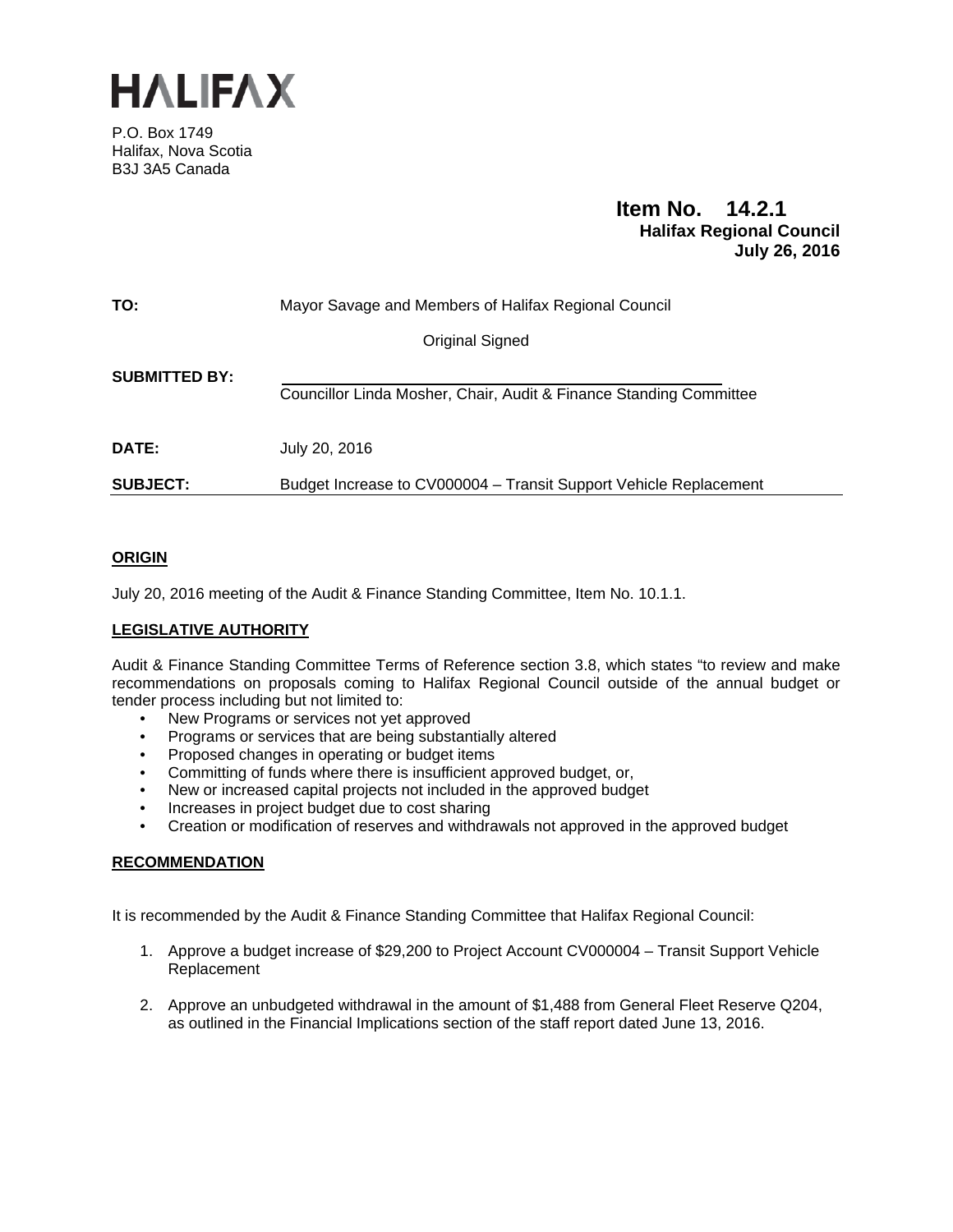## **BACKGROUND**

A staff report dated June 13, 2016 pertaining to a budget increase for Transit Support Vehicle Replacement was before the Audit & Finance Standing Committee for consideration at its meeting held on July 20, 2016.

For further information, please refer to the attached staff report dated June 13, 2016.

### **DISCUSSION**

The Audit & Finance Standing Committee reviewed the staff report dated June 13, 2016 at its meeting held on July 20, 2016 and forwarded the recommendation to Halifax Regional Council as outlined in this report.

#### **FINANCIAL IMPLICATIONS**

As outlined in the attached staff report dated June 13, 2016.

#### **RISK CONSIDERATION**

As outlined in the attached staff report dated June 13, 2016.

#### **COMMUNITY ENGAGEMENT**

The Audit & Finance Standing Committee meetings are open to public attendance, a live webcast is provided of the meeting, and members of the public are invited to address the Committee for up to five minutes at the end of each meeting during the Public Participation portion of the meeting. The agenda, reports, and minutes of the Audit & Finance Standing Committee are posted on Halifax.ca

#### **ENVIRONMENTAL IMPLICATIONS**

As outlined in the attached staff report dated June 13, 2016.

## **ALTERNATIVES**

The Audit & Finance Standing Committee did not discuss alternative recommendations.

## **ATTACHMENTS**

1. Staff report dated July 13, 2016

A copy of this report can be obtained online at http://www.halifax.ca/council/agendasc/cagenda.php then choose the appropriate meeting date, or by contacting the Office of the Municipal Clerk at 902.490.4210, or Fax 902.490.4208.

Report Prepared by: Liam MacSween, Legislative Assistant, 902.490.6521.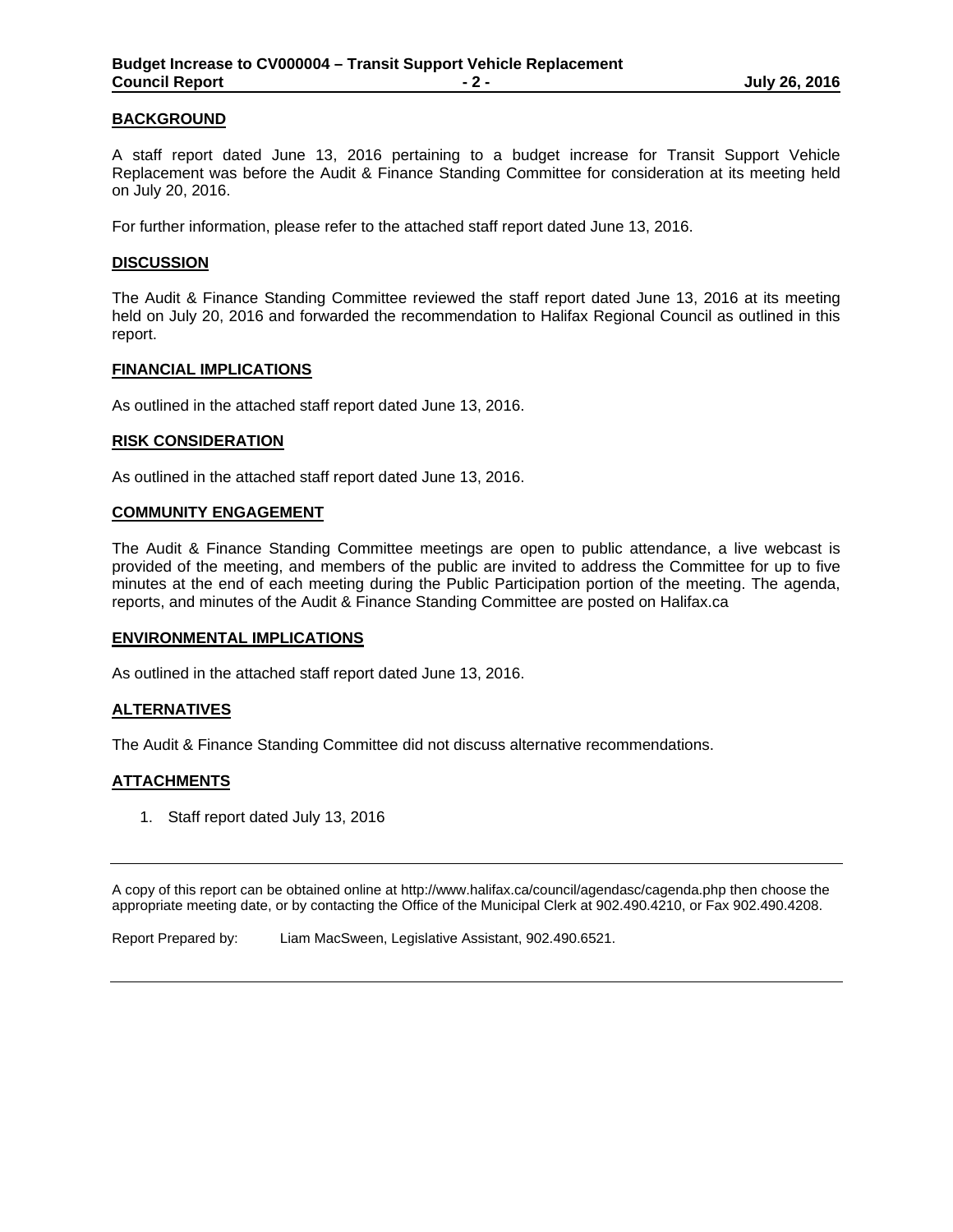HALIFAX

P.O. Box 1749 Halifax, Nova Scotia BSJ 3A5 Canada

**Attachment 1**

# Item No. 12.1.1 Audit & Finance Standing Commiftee July 20, 2016

| TO:                  | Chair and Members of Audit & Finance Standing Committee           |  |
|----------------------|-------------------------------------------------------------------|--|
| <b>SUBMITTED BY:</b> | <b>Original Signed</b>                                            |  |
|                      | (John Traves, Q.C. Acting Chief Administrative Officer            |  |
|                      | <b>Original Signed</b>                                            |  |
|                      | Peter Stickings, Acting Director, Operations Support              |  |
| DATE:                | June 13, 2016                                                     |  |
| <b>SUBJECT:</b>      | Budget Increase to CV000004 - Transit Support Vehicle Replacement |  |

## ORIGIN

## LEGISLATIVE AUTHORITY

Halifax Regional Municipality Council approved, Dec 11, 2012, that all budget increases are to be presented to the Audit and Finance Standing Committee, prior to submission to Council.

Halifax Charter, section 93(1) - The Council shall make estimates of the sums that are required by the Municipality for the fiscal year; Halifax Charter, section 79(1) - Specifies areas that the Council may expend money r determine; Halifax Regional Municipality policy on Changes to Cost Sharing for Capital Projects - Changes requiring Council approval; and the Halifax Regional Municipality Reserve Policy - No reserve funds will be expended

#### RECOMMENDATION

It is recommended that the Audit & Finance Standing Committee recommend to Regional Council:

1. Approve <sup>a</sup> budget increase of \$29,200 to Project Account CV000004 — Transit Support Vehicle Replacement.

2. Approve an unbudgeted withdrawal in the amount of \$1,488 from General Fleet Reserve Q204, as outlined in the Financial Implications section of this report.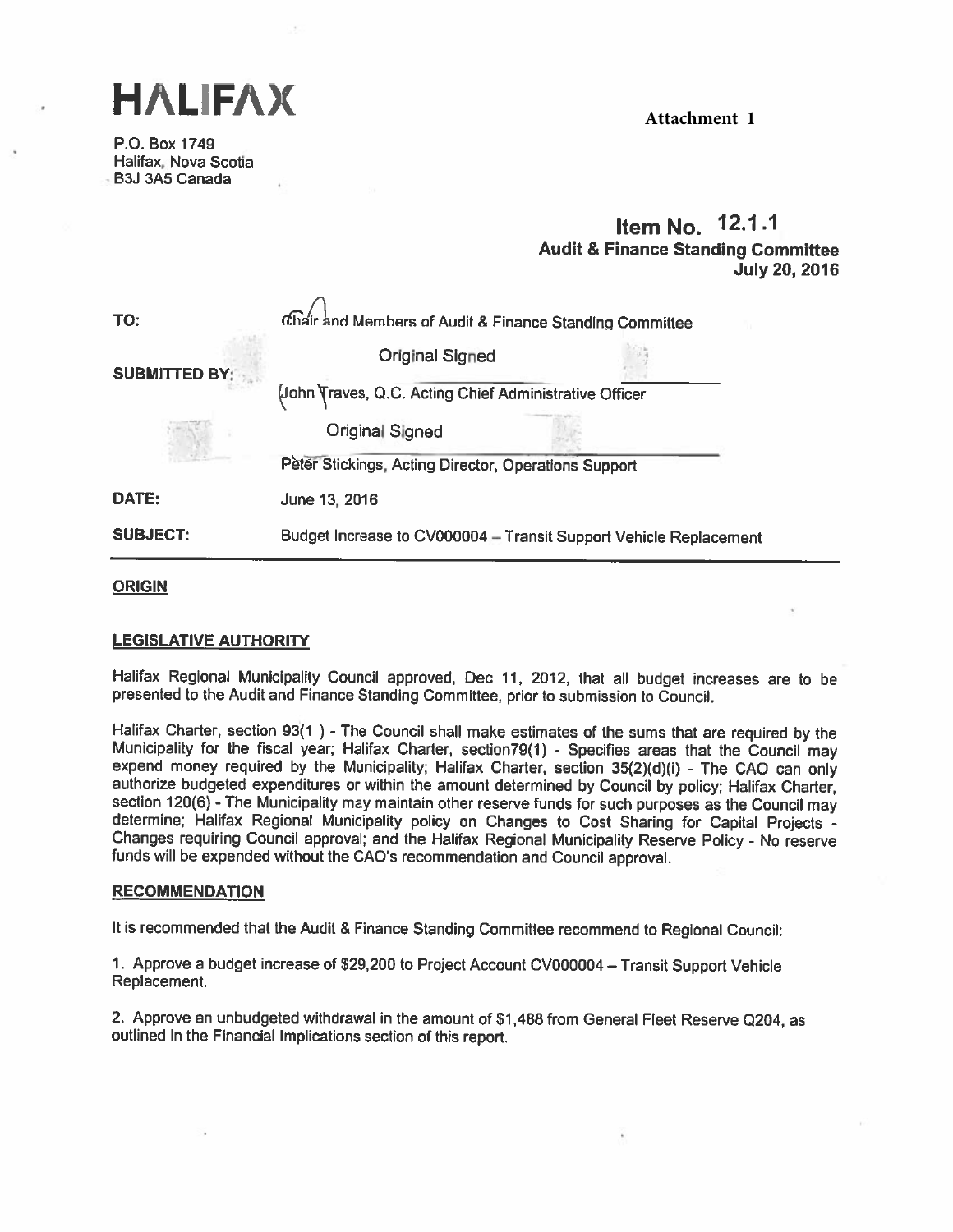## BACKGROUND

Corporate Fleet received a request from Metro Transit to replace Halifax Transit Vehicle, HRM unit<br>number 31CZ028, as it was involved in a motor vehicle accident on December 28, 2015, and the vehicle was written off, leaving Halifax Transit down one (1) vehicle in their fleet. This vehicle was not scheduled for replacement prior to the accident.

Quotation Number Q16J3013, for a replacement AWD Sedan, was posted to the procurement website on April 8, 2016, and closed on April 22, 2016. An award has been given to MacPhee Ford, in the amount of \$28,400 (net HST inclu

## **DISCUSSION**

The Project Budget CV000004, Transit Support Vehicle Replacement, was allocated \$140,000 for fiscal budget 2016/2017. These funds are to cover the purchase of a Bus Stop Repair Truck estimated at \$75,000 and two (2) Sedans

The damaged vehicle was sent to surplus on January 29, 2016, and was sold at auction on March 17, 2016, for \$1,488. The proceeds of \$1,488 have been deposited to HRM's General Fleet Reserve, Q204.

Risk Management put through a claim for this accident and received payment from the insured in the amount of \$27,712. In order to compensate for the replacement purchase and still be able to accommodate the budget plans, Corporate Fleet requires the increase to the capital project CV000004 – Transit Support Vehicle Replacement Account by the amount of the insurance proceeds. As well, staff seeks approval for t

Remaining funds will be used towards the up-fitting cost of the new Transit Vehicle.

## FINANCIAL IMPLICATIONS

The impact of the recommended budget increase and withdrawal from the General Fleet Reserve is as follows:

## Budget Summary: Project No. CV000004 - Transit Support Vehicle Replacement

| <b>Cumulative Unspent Budget</b><br>Plus: Funding from Q204<br>Plus: Insurance proceeds for Unit No. 31CZ028<br><b>Balance</b> | \$127,717<br>1,488<br>S<br>\$27,712<br>\$156,917 |
|--------------------------------------------------------------------------------------------------------------------------------|--------------------------------------------------|
| <b>Budget Summary: General Fleet Reserve, Q204</b>                                                                             |                                                  |
| Balance available May 1, 2016                                                                                                  | \$2,663,825                                      |
| Projected revenue to March 31, 2017 as at May 1, 2016                                                                          | \$<br>93,720                                     |
| Commitments to March 31, as at May 1, 2016                                                                                     | \$(1,700,000)                                    |
| Withdrawal per recommendation                                                                                                  | (1, 488)                                         |
| Projected balance, March 31, 2017                                                                                              | \$1,056,057                                      |
|                                                                                                                                |                                                  |

# General Fleet Reserve, Q204 (1997)

Reserve is to provide for replacement of vehicles and equipment with <sup>a</sup> useful life of less than <sup>10</sup> years. Reserve is funded by the proceeds of sale of vehicles. This recommendation does not have <sup>a</sup> negative impact on the reserve to be able to complete the budgeted withdrawals approved in the 2016/17 reserve budget.